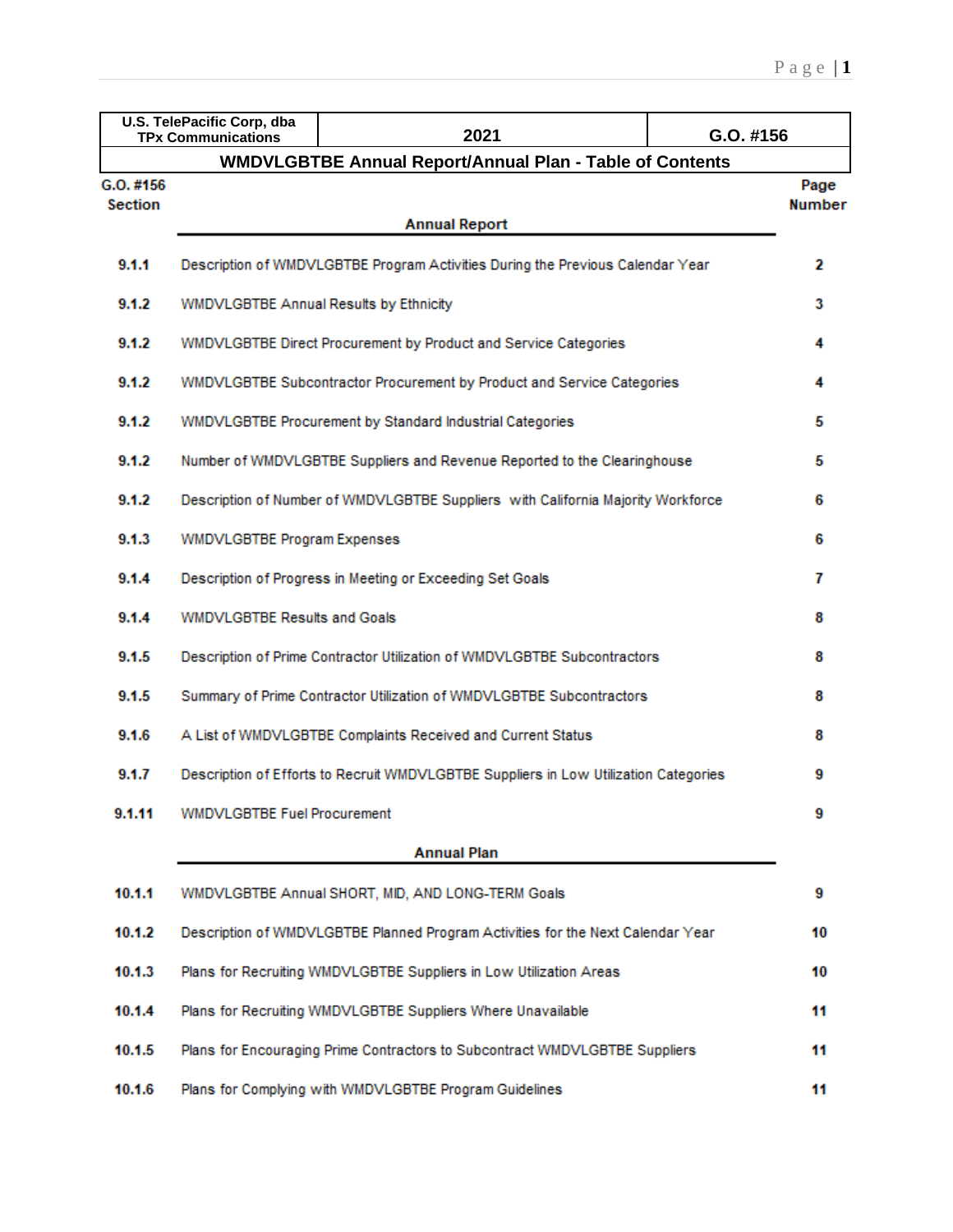| U.S. TelePacific Corp, dba<br><b>TPx Communications</b> | 2021 | G.O. #156 Sec. 9.1.1 |
|---------------------------------------------------------|------|----------------------|
|                                                         |      |                      |

**Description of WMDVLGBTBE Program Activities During the Previous Calendar Year**

Pursuant to General Order 156, U.S. TelePacific Corp., Mpower Communications Corp., Arrival Communications, Inc. and DSCI LLC, all d/b/a TPx Communications ("TPx"), continues to enhance its WMDVLGBTBE Program by taking steps to improve its diverse sourcing program and spend.

- TPx provides information on its internet site related to the Supplier Diversity program [\(https://www.tpx.com/legal/supplier-diversity/\)](https://www.tpx.com/legal/supplier-diversity/) including a link to the Supplier Clearinghouse and a "fillable" Supplier Diversity form for potential vendors to submit online. Submissions are automatically directed to TPx's Purchasing department.
- TPx updated its purchasing process to require that each party requesting a purchase order search the CPUC supplier database, using simple product terms and geographic location, to determine whether a diverse supplier could be asked for a quote.
	- o If such a supplier can be found and a quote obtained, it must be attached regardless of whether the diverse supplier is selected. Requisitions that do not give diverse suppliers the opportunity to bid are subject to rejection.
	- o Personnel within TPx's Finance department who report purchasing information also searches the CPUC supplier database to verify whether an appropriate diverse vendor may exist.
- A Supplier Diversity letter/form is sent to all new suppliers when a W9 is obtained and again annually, via email to all current suppliers detailing the Supplier Diversity program, including how to get certified, and requesting information regarding any diverse suppliers and/or diverse subcontractors.
- TPx continues to train those tasked with seeking vendors to actively and routinely seek out qualified minority-owned, women-owned, disabled veteran-owned and LGBTQ-owned vendors that can provide products and services to TPx.
- TPx receives updates on events from the U.S. Veteran's Business Alliance (Sacramento) and the Los Angeles Gay and Lesbian Chamber of Commerce and shares information with decision makers on networking opportunities.
- TPx regularly reaches out to its top suppliers to inquire about and encourage certification.
- TPx is committed to building a diverse, equitable and inclusive partner and supplier network. Through the Supplier Diversity Program, TPx proactively seeks opportunities to collaborate and work with diverse, equitable and inclusive companies as well as with organizations that are focused on making an impact on this important topic.
- While reporting is necessary to set proper goals and measure success, the biggest changes required to have an impact, are in TPx's vendor selection processes. Diversity must be at the forefront of the selection process, not an afterthought just for reporting:
	- o RFP templates will include a diversity section to be part of vendor evaluation criteria.
	- o Diverse supplier options will be sought out in all bidding processes and RFPs.
	- o Increased focus to include sub-contractor diversity for services suppliers who may not qualify as minority/diverse.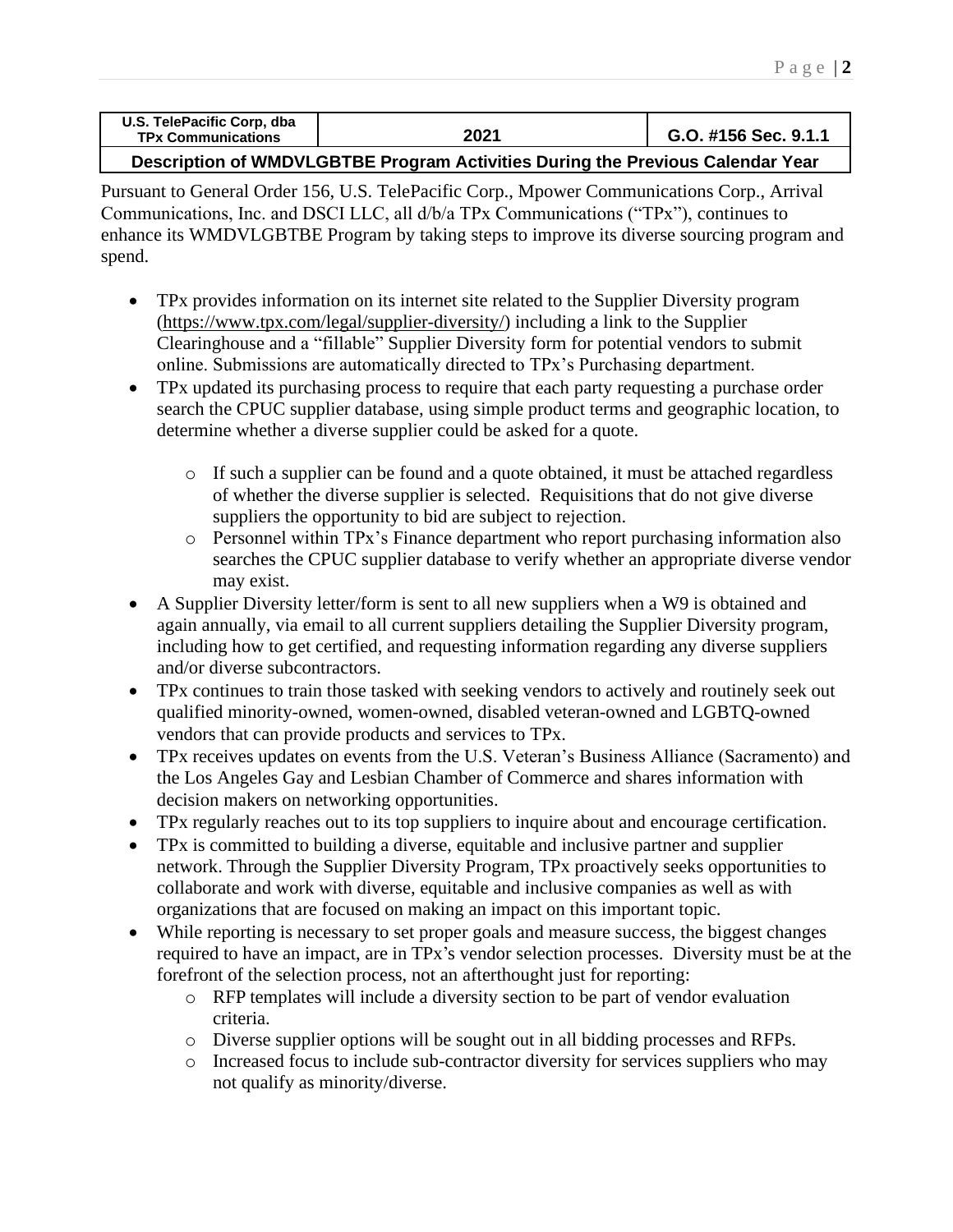• TPx has created an additional classification of a diverse supplier that is concentrated on suppliers who may not qualify under a national program but demonstrate a focus on diversity themselves. This can be through extensive diversity programs, substantial diversity supplier spend, large ratio of diverse employees/executives/board, etc. This will also be factored into selection processes. In many situations, TPx is given a choice between multiple qualified suppliers; Knowing who has a greater focus on diversity, can help influence our final selection with those who are having an impact on diversity and inclusion.

| U.S. TelePacific Corp, dba<br><b>TPx Communications</b> | 2021                                          | G.O. #156 Sec. 9.1.2 |
|---------------------------------------------------------|-----------------------------------------------|----------------------|
|                                                         | <b>WMDVLGBTBE Annual Results by Ethnicity</b> |                      |

|                |                                          |                                  |                                     |               | 2021 |                 |       |
|----------------|------------------------------------------|----------------------------------|-------------------------------------|---------------|------|-----------------|-------|
|                |                                          |                                  |                                     | <b>Direct</b> | Sub  | <b>Total \$</b> | %     |
| 1              |                                          | Asian Pacific American           |                                     | 70,377<br>S   | \$0  | \$70,377        | 0.15% |
| $\frac{2}{3}$  | <b>Minority</b>                          | African American                 |                                     | \$0           | \$0  | \$0             | 0.00% |
|                | Male                                     | Hispanic American                |                                     | \$0           | \$0  | \$0             | 0.00% |
| 4              |                                          | Native American                  |                                     | \$0           | \$0  | \$0             | 0.00% |
| 5              |                                          | <b>Total Minority Male</b>       |                                     | \$70,377      | \$0  | \$70,377        | 0.15% |
| 6              |                                          | Asian Pacific American           |                                     | \$0           | \$0  | \$0             | 0.00% |
| $\overline{7}$ |                                          | African American                 |                                     | \$0           | \$0  | \$0             | 0.00% |
| $\overline{8}$ | <b>Minority</b><br>Female                | Hispanic American                |                                     | \$0           | \$0  | \$0             | 0.00% |
| $\overline{9}$ |                                          | Native American                  |                                     | \$0           | \$0  | \$0             | 0.00% |
| 10             |                                          | <b>Total Minority Female</b>     |                                     | \$0           | \$0  | \$0             | 0.00% |
|                |                                          |                                  |                                     |               |      |                 |       |
| 11             | Total Minority Business Enterprise (MBE) |                                  |                                     | \$70,377      | \$0  | \$70,377        | 0.15% |
|                |                                          |                                  |                                     |               |      |                 |       |
| 12             |                                          |                                  | Women Business Enterprise (WBE)     | \$312,534     | \$0  | \$312,534       | 0.67% |
|                |                                          |                                  |                                     |               |      |                 |       |
|                |                                          |                                  | Lesbian, Gay, Bisexual, Transgender |               |      |                 |       |
| 13             |                                          |                                  | <b>Business Enterprise (LGBTBE)</b> | \$61,278      | \$0  | \$61,278        | 0.13% |
|                |                                          |                                  |                                     |               |      |                 |       |
|                |                                          | <b>Disabled Veteran Business</b> |                                     |               |      |                 |       |
| 14             |                                          | Enterprise (DVBE)                |                                     | \$0           | \$0  | \$0             | 0.00% |
|                |                                          |                                  |                                     |               |      |                 |       |
| 15             |                                          | Other 8(a)*                      |                                     | \$0           | \$0  | \$0             | 0.00% |
|                |                                          |                                  |                                     |               |      |                 |       |
| 16             |                                          | <b>TOTAL WMDVLGBTBE</b>          |                                     | \$444,189     | \$0  | \$444,189       | 0.96% |
|                |                                          |                                  |                                     |               |      |                 |       |
|                | 17 Net Procurement**                     |                                  | \$46,324,468                        |               |      |                 |       |

NOTE: \* FIRMS CLASSIFIED AS 8(a) OF SMALL BUSINESS ADMINISTRATION INCLUDES NON-WMDVLGBTBE " NET PROCUREMENT INCLUDES PURCHASE ORDER, NON-PURCHASE ORDER, AND CREDIT CARD DOLLARS **Direct - DIRECT PROCUREMENT** Sub - SUBCONTRACTOR PROCUREMENT **2 - PERCENTAGE OF NET PROCUREMENT** 

Note: \*\*TPx captures its procurement spend on a national level. Approximately 78% of the company's revenues are in California. TPx revised its net procurement to reflect this information.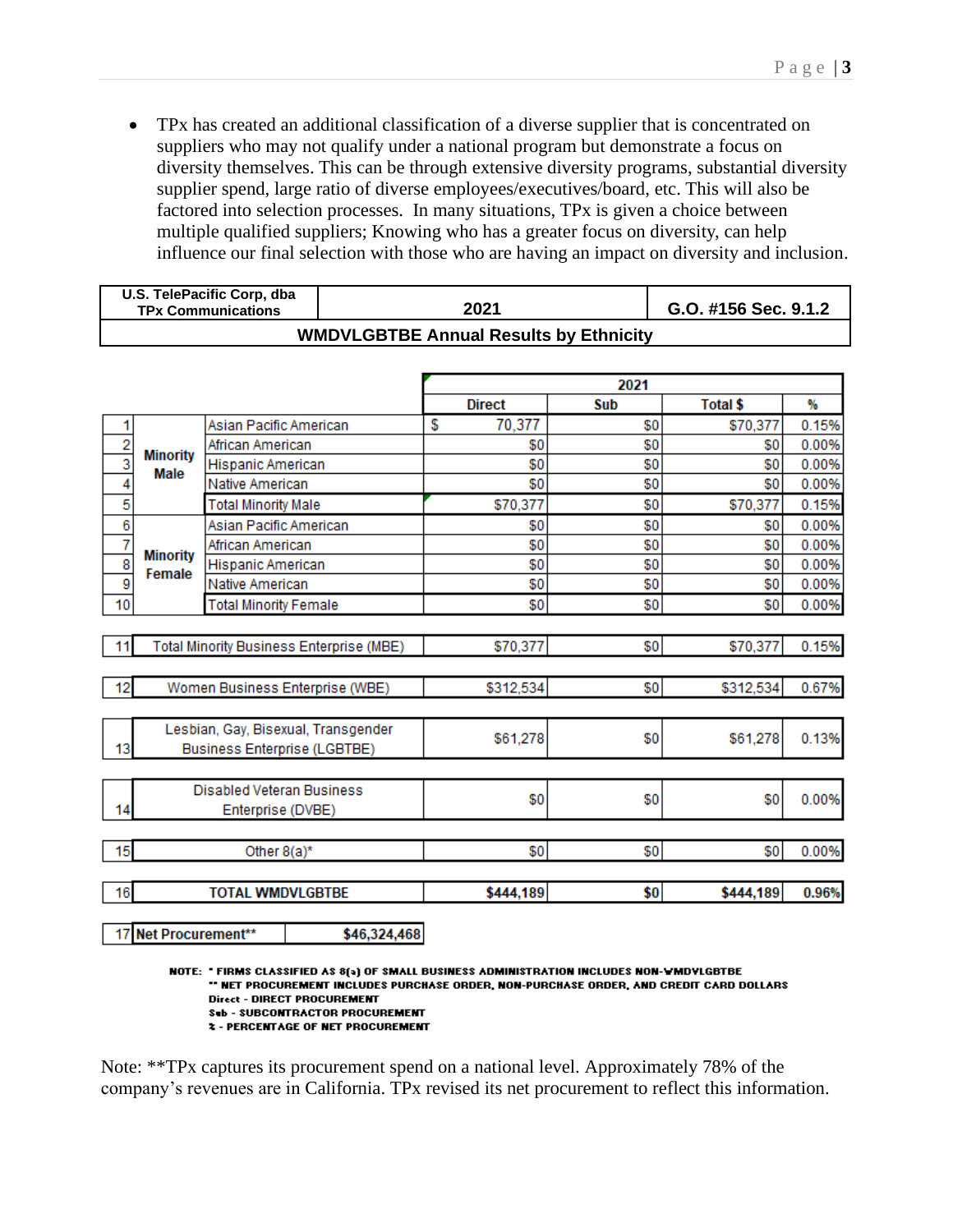|                         | U.S. TelePacific Corp, dba                                                                                                                                                                                                                                                                                                                  |                            |                                                                            |               |    |                |       |                |       |                      |       |
|-------------------------|---------------------------------------------------------------------------------------------------------------------------------------------------------------------------------------------------------------------------------------------------------------------------------------------------------------------------------------------|----------------------------|----------------------------------------------------------------------------|---------------|----|----------------|-------|----------------|-------|----------------------|-------|
|                         |                                                                                                                                                                                                                                                                                                                                             | <b>TPx Communications</b>  |                                                                            |               |    | 2021           |       |                |       | G.O. #156 Sec. 9.1.2 |       |
|                         | <b>WMDVLGBTBE Direct Procurement by Product and Service Categories</b>                                                                                                                                                                                                                                                                      |                            |                                                                            |               |    |                |       |                |       |                      |       |
|                         | <b>Services</b><br><b>Total</b><br><b>Products</b>                                                                                                                                                                                                                                                                                          |                            |                                                                            |               |    |                |       |                |       |                      |       |
|                         |                                                                                                                                                                                                                                                                                                                                             |                            |                                                                            |               |    | Ŝ              | %     | \$             | %     | s                    | %     |
| 1                       |                                                                                                                                                                                                                                                                                                                                             |                            | Asian Pacific American                                                     | Direct        | £. | 70,377         | 0.15% | S0             | 0.00% | \$70,377             | 0.15% |
| $\overline{2}$          | <b>Minority</b>                                                                                                                                                                                                                                                                                                                             | African American           |                                                                            | Direct        |    | S0             | 0.00% | S <sub>0</sub> | 0.00% | S0                   | 0.00% |
| 3                       | Male                                                                                                                                                                                                                                                                                                                                        | Hispanic American          |                                                                            | Direct        |    | S <sub>0</sub> | 0.00% | S <sub>0</sub> | 0.00% | S <sub>0</sub>       | 0.00% |
| 4                       |                                                                                                                                                                                                                                                                                                                                             | Native American            |                                                                            | Direct        |    | S <sub>0</sub> | 0.00% | \$O            | 0.00% | S <sub>0</sub>       | 0.00% |
| $\overline{\mathbf{5}}$ |                                                                                                                                                                                                                                                                                                                                             | <b>Total Minority Male</b> |                                                                            | Direct        |    | \$70,377       | 0.15% | S <sub>0</sub> | 0.00% | \$70,377             | 0.15% |
| 6                       |                                                                                                                                                                                                                                                                                                                                             |                            | Asian Pacific American                                                     | <b>Direct</b> |    | S0             | 0.00% | S <sub>0</sub> | 0.00% | S <sub>0</sub>       | 0.00% |
| 7                       | <b>Minority</b>                                                                                                                                                                                                                                                                                                                             | African American           |                                                                            | Direct        |    | S0             | 0.00% | S0             | 0.00% | S <sub>0</sub>       | 0.00% |
| $\overline{\mathbf{8}}$ | Female                                                                                                                                                                                                                                                                                                                                      | Hispanic American          |                                                                            | Direct        |    | S <sub>0</sub> | 0.00% | S <sub>0</sub> | 0.00% | S <sub>0</sub>       | 0.00% |
| 9                       |                                                                                                                                                                                                                                                                                                                                             | Native American            |                                                                            | <b>Direct</b> |    | S <sub>0</sub> | 0.00% | S0             | 0.00% | S <sub>0</sub>       | 0.00% |
| 10                      |                                                                                                                                                                                                                                                                                                                                             | Total Minority Female      |                                                                            | Direct        |    | S0             | 0.00% | S0             | 0.00% | S <sub>0</sub>       | 0.00% |
| 11                      |                                                                                                                                                                                                                                                                                                                                             |                            | <b>Total Minority Business Enterprise (MBE)</b>                            | <b>Direct</b> |    | \$70,377       | 0.15% | S <sub>0</sub> | 0.00% | \$70,377             | 0.15% |
| 12                      |                                                                                                                                                                                                                                                                                                                                             |                            | Women Business Enterprise (WBE)                                            | <b>Direct</b> | S  | 160,261        | 0.35% | 152.273<br>s   | 0.33% | \$312,534            | 0.67% |
|                         |                                                                                                                                                                                                                                                                                                                                             |                            |                                                                            |               |    |                |       |                |       |                      |       |
| 13                      |                                                                                                                                                                                                                                                                                                                                             |                            | Lesbian, Gay, Bisexual, Transgender<br><b>Business Enterprise (LGBTBE)</b> | <b>Direct</b> |    | \$45.978       | 0.10% | \$15,300       | 0.02% | \$61,278             | 0.13% |
|                         |                                                                                                                                                                                                                                                                                                                                             |                            |                                                                            |               |    |                |       |                |       |                      |       |
|                         |                                                                                                                                                                                                                                                                                                                                             |                            | Disabled Veteran Business Enterprise                                       |               |    | S <sub>0</sub> | 0.00% | S0             | 0.00% | S <sub>0</sub>       | 0.00% |
| 14                      |                                                                                                                                                                                                                                                                                                                                             | (DVBE)                     |                                                                            | <b>Direct</b> |    |                |       |                |       |                      |       |
| 15                      |                                                                                                                                                                                                                                                                                                                                             | Other $8(a)^*$             |                                                                            | <b>Direct</b> |    | S0             | 0.00% | S0             | 0.00% | S <sub>0</sub>       | 0.00% |
|                         |                                                                                                                                                                                                                                                                                                                                             |                            |                                                                            |               |    |                |       |                |       |                      |       |
| 16                      |                                                                                                                                                                                                                                                                                                                                             | <b>TOTAL WMDVLGBTBE</b>    |                                                                            | Direct        |    | \$276,616      | 0.60% | \$167,573      | 0.35% | \$444,189            | 0.96% |
|                         | <b>Total Product</b>                                                                                                                                                                                                                                                                                                                        |                            |                                                                            |               |    |                |       |                |       |                      |       |
| 17                      | Procurement                                                                                                                                                                                                                                                                                                                                 |                            | \$27,944,325                                                               |               |    |                |       |                |       |                      |       |
|                         | <b>Total Service</b>                                                                                                                                                                                                                                                                                                                        |                            |                                                                            |               |    |                |       |                |       |                      |       |
| 18                      | Procurement                                                                                                                                                                                                                                                                                                                                 |                            | \$18,380,143                                                               |               |    |                |       |                |       |                      |       |
|                         |                                                                                                                                                                                                                                                                                                                                             |                            |                                                                            |               |    |                |       |                |       |                      |       |
|                         | 19 Net Procurement**                                                                                                                                                                                                                                                                                                                        |                            | \$46,324,468                                                               |               |    |                |       |                |       |                      |       |
|                         | Total Number of                                                                                                                                                                                                                                                                                                                             |                            |                                                                            |               |    |                |       |                |       |                      |       |
|                         | <b>WMDVLGBTBEs</b>                                                                                                                                                                                                                                                                                                                          |                            |                                                                            |               |    |                |       |                |       |                      |       |
| 20                      |                                                                                                                                                                                                                                                                                                                                             |                            | 11                                                                         |               |    |                |       |                |       |                      |       |
|                         | <b>Received Direct Spe</b><br>NOTE: "FIRMS CLASSIFIED AS \$(4) OF SMALL BUSINESS ADMINISTRATION INCLUDES NON-WMDYLGBTBE<br>" HET PROCUREMENT INCLUDES PURCHASE ORDER, NON-PURCHASE ORDER, AND CREDIT CARD DOLLARS<br>Direct - DIRECT PROCUREMENT<br><b>Sel-SUBCONTRACTOR PROCUREMENT</b><br><b><i>x</i></b> - PERCENTAGE OF NET PROCUREMENT |                            |                                                                            |               |    |                |       |                |       |                      |       |

Note: Gross and net procurement are based on TPx's direct spend only (less employee, utility, carriers, rent and tax spend). The percentage calculation is derived from direct spend/net procurement.

| U.S. TelePacific Corp, dba<br><b>TPx Communications</b> | 2021                                                                          | G.O. #156 Sec. 9.1.2 |
|---------------------------------------------------------|-------------------------------------------------------------------------------|----------------------|
|                                                         | <b>WMDVLGBTBE Subcontractor Procurement by Product and Service Categories</b> |                      |

TPx's"top" suppliers won't share subcontractor information. And for the ones that do, they will tell us how much they subcontract to diversity/minority suppliers, however TPx has no way to tie that back to those that may or may not be CPUC certified.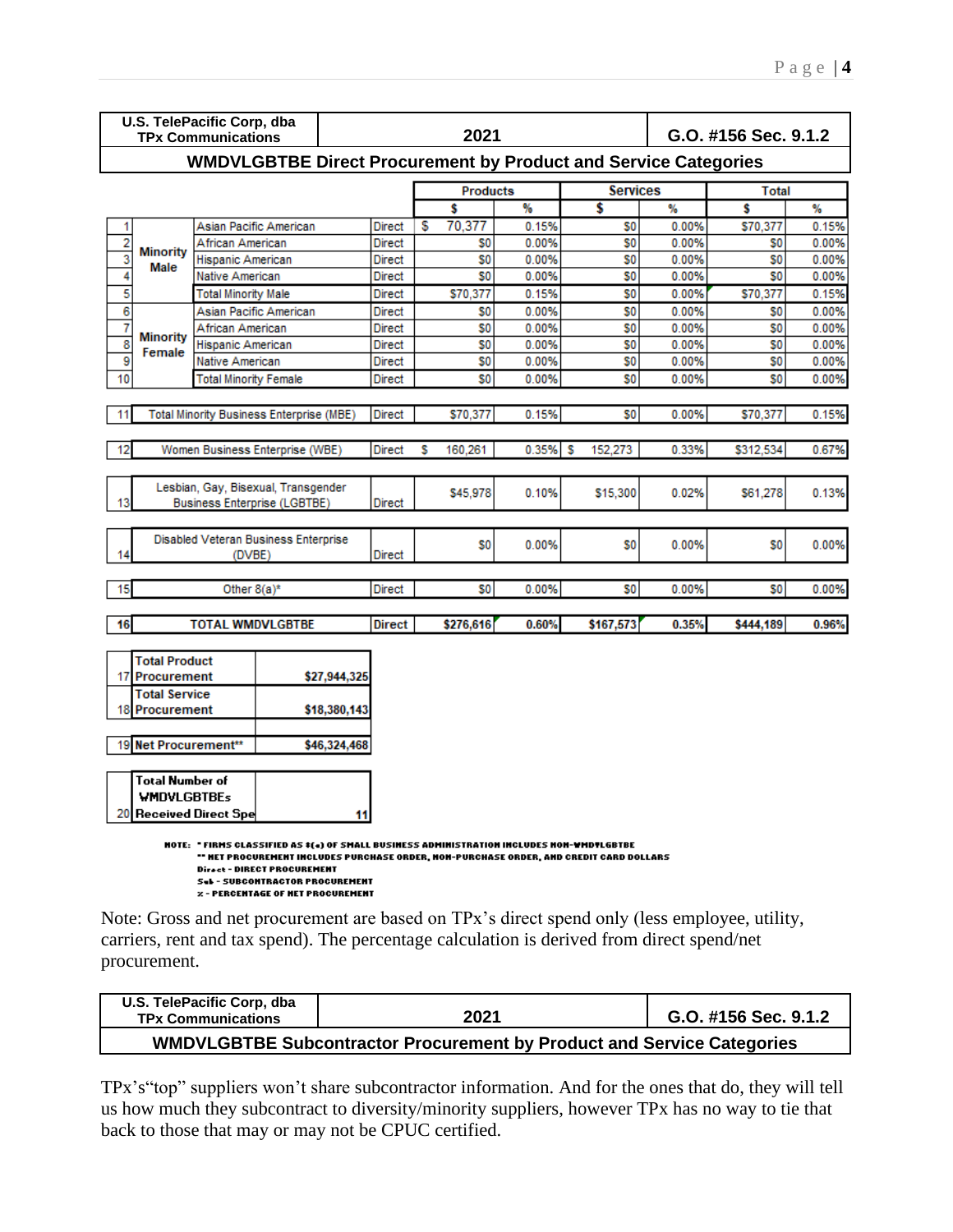|                                                                 | U.S. TelePacific Corp, dba<br><b>TPx Communications</b> |                                 |                                           |                       |                          |       |                           |       |                 |    |                   |             |                                 |          |    | 2021 |    |           |    |   |    |               |               |                           |                           |                                | G.O. #156 Sec. 9.1.2                  |                                                                            |                                                                                                                                                                                                                 |
|-----------------------------------------------------------------|---------------------------------------------------------|---------------------------------|-------------------------------------------|-----------------------|--------------------------|-------|---------------------------|-------|-----------------|----|-------------------|-------------|---------------------------------|----------|----|------|----|-----------|----|---|----|---------------|---------------|---------------------------|---------------------------|--------------------------------|---------------------------------------|----------------------------------------------------------------------------|-----------------------------------------------------------------------------------------------------------------------------------------------------------------------------------------------------------------|
| <b>WMDVLGBTBE Procurement by Standard Industrial Categories</b> |                                                         |                                 |                                           |                       |                          |       |                           |       |                 |    |                   |             |                                 |          |    |      |    |           |    |   |    |               |               |                           |                           |                                |                                       |                                                                            |                                                                                                                                                                                                                 |
|                                                                 |                                                         |                                 |                                           |                       |                          |       |                           |       |                 |    |                   |             |                                 |          |    |      |    |           |    |   |    |               |               |                           |                           |                                |                                       |                                                                            |                                                                                                                                                                                                                 |
|                                                                 |                                                         | Total                           | 22,128,653<br><b>Dollars</b>              |                       | 22,268,653               |       | 888'09/17                 |       | 0.709,990       |    | 2,580,167         | (22,194,001 |                                 |          |    |      |    |           |    |   |    | \$40,024,400  | 400.00%       |                           |                           |                                |                                       |                                                                            |                                                                                                                                                                                                                 |
|                                                                 |                                                         | 圄                               | ومه<br>\$57,042<br><b>WMDVLGBTBE</b>      | 6.12%                 | ¢,<br>\$110,551          | 0.24% | \$5.00/97/2               | 0.47% | <b>SP</b>       |    |                   | ç,          |                                 |          |    |      |    |           |    |   |    | \$44,109      | $\frac{8}{3}$ |                           |                           |                                |                                       |                                                                            |                                                                                                                                                                                                                 |
|                                                                 |                                                         | <b>Uther 8 (a)<sup>ra</sup></b> |                                           |                       |                          |       |                           |       |                 |    |                   |             |                                 |          |    |      |    |           |    |   |    | S             | $60\%$        |                           |                           |                                |                                       |                                                                            |                                                                                                                                                                                                                 |
| <b>Disabled</b>                                                 | <b>Business</b><br><b>Voterans</b>                      | Enterprise                      | (DVBL)                                    |                       |                          |       |                           |       |                 |    |                   |             |                                 |          |    |      |    |           |    |   |    | 욹             | 0.00%         |                           |                           |                                |                                       |                                                                            |                                                                                                                                                                                                                 |
| Lesbian <sub>,</sub> Gay,<br>Biscxual,                          | Transgender<br><b>Business</b>                          | Enterprise                      | \$15,300<br>(LGBTBE)                      | 0.03%                 |                          |       | 45,978                    | 0.10% |                 |    |                   |             |                                 |          |    |      |    |           |    |   |    | 801,270       | 0.10%         |                           |                           |                                |                                       |                                                                            |                                                                                                                                                                                                                 |
|                                                                 | <b>Business</b><br>Women                                | Enterprise                      | 41,742<br>Ë                               | 0.09%                 | 110,531                  | 0.24% | ь<br>160,251              | 35%   |                 |    |                   |             |                                 |          |    |      |    |           |    |   |    | <b>E12534</b> | 0.67%         |                           |                           |                                |                                       |                                                                            |                                                                                                                                                                                                                 |
|                                                                 | Business<br>Minority                                    |                                 | وي<br>(HR)                                |                       | ÷                        |       | w<br><b>ARMS</b>          | 0.15% |                 |    |                   |             |                                 |          |    |      |    |           |    |   |    | 570,377       | <b>May</b>    |                           |                           |                                |                                       |                                                                            |                                                                                                                                                                                                                 |
|                                                                 |                                                         | Native American Enterprise      | Male Hemale                               |                       |                          |       |                           |       |                 |    |                   |             |                                 |          |    |      |    |           |    |   |    | ន             | 0.00%         |                           |                           |                                |                                       |                                                                            |                                                                                                                                                                                                                 |
|                                                                 |                                                         |                                 |                                           |                       |                          |       |                           |       |                 |    |                   |             |                                 |          |    |      |    |           |    |   |    | 응             | 0.00%         |                           |                           |                                |                                       |                                                                            |                                                                                                                                                                                                                 |
|                                                                 |                                                         |                                 | <b>Hemale</b>                             |                       |                          |       |                           |       |                 |    |                   |             |                                 |          |    |      |    |           |    |   |    | g             | 0.00%         |                           |                           |                                |                                       |                                                                            |                                                                                                                                                                                                                 |
|                                                                 |                                                         | Hispanic American               | eleM                                      |                       |                          |       |                           |       |                 |    |                   |             |                                 |          |    |      |    |           |    |   |    | g             | 0.00%         |                           |                           |                                |                                       |                                                                            |                                                                                                                                                                                                                 |
|                                                                 |                                                         |                                 | <b>Female</b>                             |                       |                          |       |                           |       |                 |    |                   |             |                                 |          |    |      |    |           |    |   |    | ន             | 000%          | 24325<br>ä,               | \$18,380,143              | ,394,488<br>ã                  |                                       |                                                                            |                                                                                                                                                                                                                 |
|                                                                 |                                                         | African American                | eleM                                      |                       |                          |       |                           |       |                 |    |                   |             |                                 |          |    |      |    |           |    |   |    | ន             | 0.00%         |                           |                           |                                |                                       |                                                                            |                                                                                                                                                                                                                 |
|                                                                 |                                                         |                                 | Hemale                                    |                       |                          |       |                           |       |                 |    |                   |             |                                 |          |    |      |    |           |    |   |    | g             | 0.00%         |                           |                           |                                | ADTERTINACIN MICROPORTEX CRANE STATUS | 33. COMMANDO VSOUTOWING LYS - SUMER SS STANS LESS OF SESSIONS AND SINGLES. | inter berühlen den Bunde bie den Schaft der Bundenbaren der Ernande der der Erne der Schlage der Schlage in de<br>IL IALDULARS - UTALPRECU-EMMOTICARANDUM TES-ECHESCOREGUM<br>SEVITOD TV LOLAD DOLLY EXPERIENCY |
|                                                                 |                                                         | Asian Pacific American          | Male                                      |                       |                          |       | $\frac{1}{2}$<br>in<br>in | 0,15% |                 |    |                   |             |                                 |          |    |      |    |           |    |   |    | 570377        | 0.15%         | lotal Product Producement | Total Service Procurement | Nel Procurement <sup>ses</sup> |                                       |                                                                            |                                                                                                                                                                                                                 |
|                                                                 |                                                         |                                 | s<br>Labor & Protessional<br>SIC Category | چچ<br><b>Services</b> | ÷<br>Facilities & Leases |       | Technology                | 88    | وي<br>Markeling | ъF | ÷<br>Mommetrative | sR.<br>إجبه | $\mathbb{R}^2$<br>Uncategorized | <b>M</b> | ä٩ | b.   | 53 | <b>SP</b> | ä٤ | ÷ | ьē | es.<br>TOTAL  | ਣਵ            |                           |                           |                                |                                       |                                                                            |                                                                                                                                                                                                                 |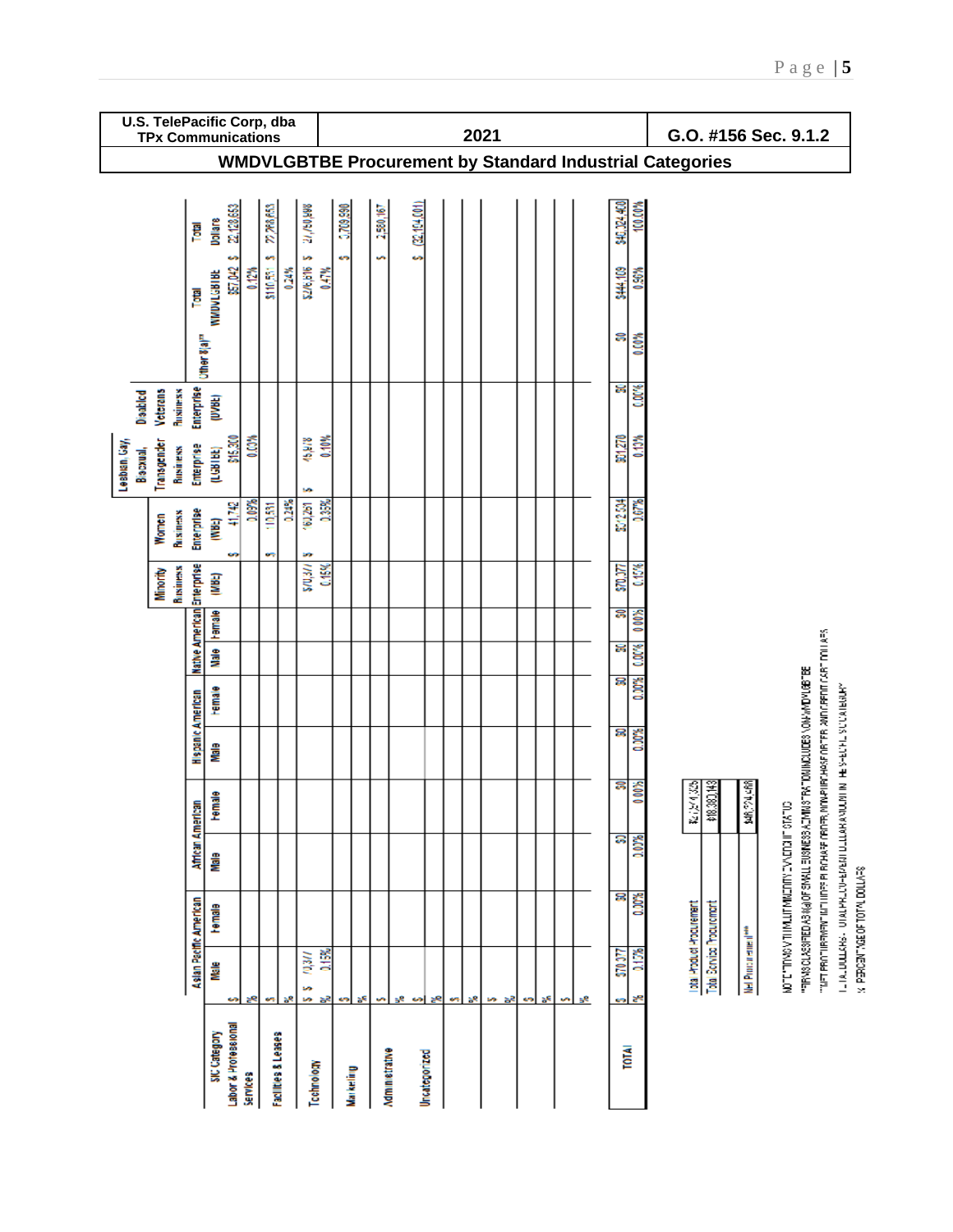| U.S. TelePacific Corp. dba                                                 |      | G. O. #156 Sec 9.1.2<br>(D.11-05-019 & D.06- |  |  |  |  |  |
|----------------------------------------------------------------------------|------|----------------------------------------------|--|--|--|--|--|
| <b>TPx Communications</b>                                                  | 2021 | 11-028)                                      |  |  |  |  |  |
| Number of WIMDVI CDTDE Cuppliers and Dovanus Departed to the Clearinghouse |      |                                              |  |  |  |  |  |

## **Number of WMDVLGBTBE Suppliers and Revenue Reported to the Clearinghouse**

TPx does not track our suppliers' revenue reported to the CA Supplier Clearinghouse. Therefore, TPx does not have data responsive to this section.

| U.S. TelePacific Corp, dba<br><b>TPx Communications</b> | 2021                                                  | G.O. #156 Sec. 9.1.2 |
|---------------------------------------------------------|-------------------------------------------------------|----------------------|
|                                                         | Description of WMDVLGBTBEs with CA Majority Workforce |                      |

Per G.O. #156 Sec. 9.1.2, each utility shall report the number of WMDVLGBTBEs who have the majority workforce in California to the extent such information is readily accessible. TPx does not receive workforce data of its vendors, therefore does not have data responsive to this section.

| U.S. TelePacific Corp, dba<br><b>TPx Communications</b> | 2021                               | G.O. #156 Sec. 9.1.3 |
|---------------------------------------------------------|------------------------------------|----------------------|
|                                                         | <b>WMDVLGBTBE Program Expenses</b> |                      |

As TPx uses internal resources for the program, expenses for 2021 predominantly involve time of personnel in Regulatory and Finance for activities such as evaluating and modifying prior processes to identify and track covered expenditures, identifying and tracking certified WMDVLGBTBE entities with which TPx does business, responding to inquiries, and the development and preparation of reports and documentation.

| <b>Expense Category</b>        | 2021 (Actual) |
|--------------------------------|---------------|
| Wages                          | \$15,000      |
| <b>Other Employee Expenses</b> | \$2,000       |
| <b>Program Expenses</b>        | \$2,500       |
| <b>Reporting Expenses</b>      | \$0           |
| Training                       | \$0           |
| Consultants                    | \$0           |
| Other                          | \$0           |
| TOTAL                          | \$19,500      |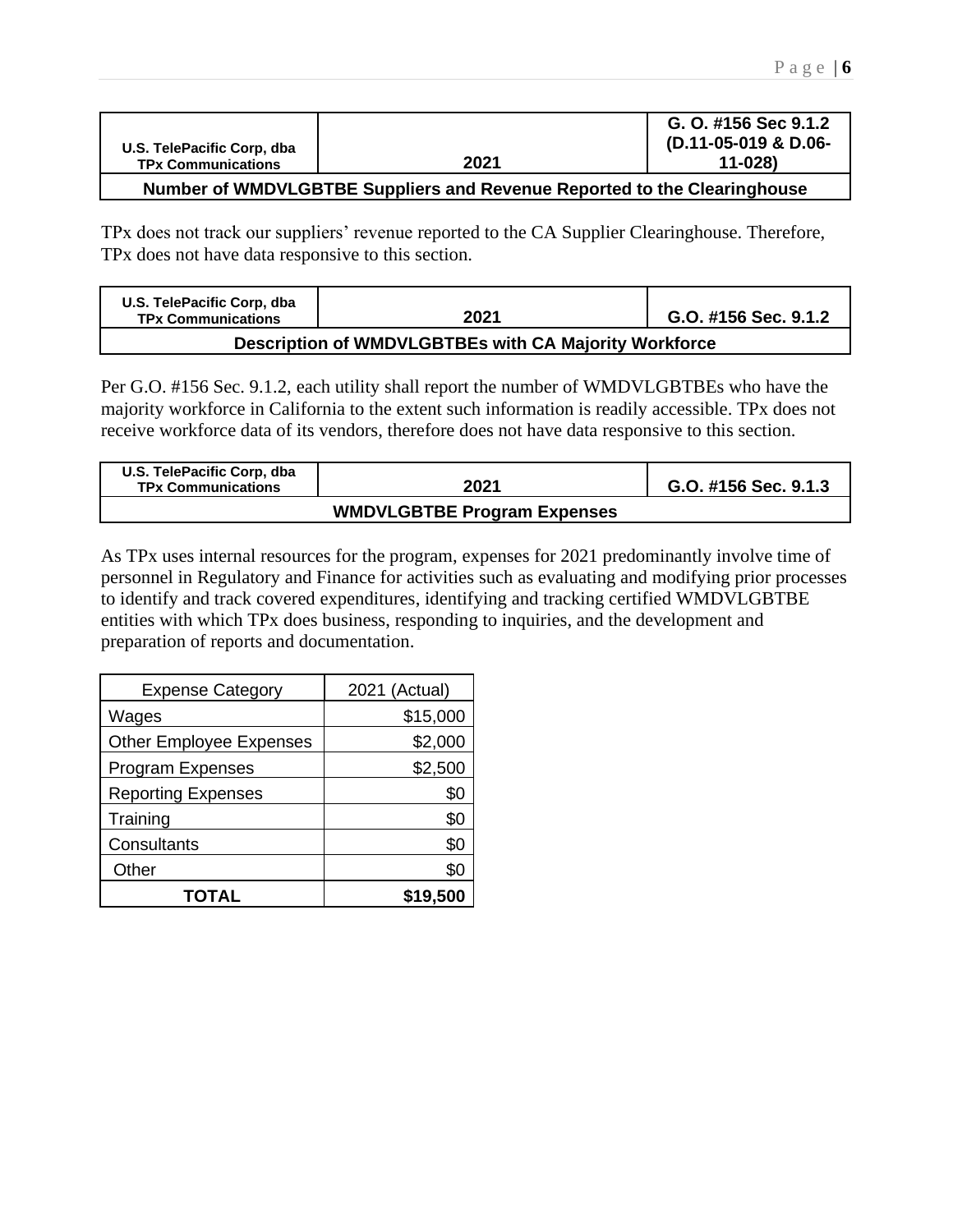| U.S. TelePacific Corp, dba<br><b>TPx Communications</b> | 2021 | G.O. #156 Sec. 9.1.4 |
|---------------------------------------------------------|------|----------------------|
|                                                         | .    |                      |

**Description of Progress in Meeting or Exceeding Set Goals** 

The mission of the TPx Supplier Diversity Program is to leverage our supplier spend to make a positive impact with diversity and inclusion.

TPx provides access, managed service offerings, IT solutions and services across the U.S. to approximately 25,000 customers in more than 50,000 locations. TPx is dependent on incumbent local exchange partners to provide underlying facilities for the services TPx deploys to its customers. TPx's options are limited as to which carriers offer underlying facilities in specific areas. Spend with these carriers represents more than 60% of our total spend, which results in an overall lower percentage of success and negatively impacts our ability to diversify the supplier base more readily. Additionally, because TPx utilizes partners to provide underlying facilities, TPx does not hire vendors for network construction or maintenance.

Due to TPx's national operations, much of TPx's business operations and/or supplier spend cannot be segregated to just California. The spend reported to the CPUC includes total national spend, yet the diversity spend reported is specific to diverse suppliers who are part of the CPUC program. Although TPx contracts with diverse vendors across the nation, not all of them are certified with the California Supplier Clearinghouse. A portion of TPx's suppliers are certified with agencies on a national level with organizations such as the National Minority Supplier Development Council (NMSDC) or the Women's Business Enterprise National Council (WBENC). TPx continues to encourage these suppliers to register with the California Supplier Clearinghouse, but many of them do not operate in California, nor do they support any of our California specific operations. TPx continues to explore more granular reporting capabilities, but current systems and processes limit TPx's ability to capture such detail. Accordingly, TPx's data is skewed as its unable to compare 'apples to apples'.

TPx has expanded its Supplier Diversity Program to have a more national focus, with many needed process, system, and reporting updates, including updated information on the TPx website.

TPx is committed to building a diverse, equitable and inclusive partner and supplier network. TPx is focused on providing opportunities to minority-owned, women-owned, disabled-owned and/or LGBT-owned companies and celebrating diverse business practices across its supply chain. Through the Supplier Diversity Program, TPx proactively seeks opportunities to collaborate and work with diverse, equitable and inclusive companies as well as with organizations that are focused on making an impact on this important topic.

TPx continues to develop both internal and external communications and/or procedures targeting increased opportunity for diverse suppliers and specifically, reaches out to the vendors by phone and via email to make sure they are aware of the certification process and the benefits to becoming certificated with the Supplier Clearinghouse.

The COVID-19 pandemic affected businesses by reducing the supply and demand of certain goods and services, TPx continues to seek opportunities to partner with diverse suppliers.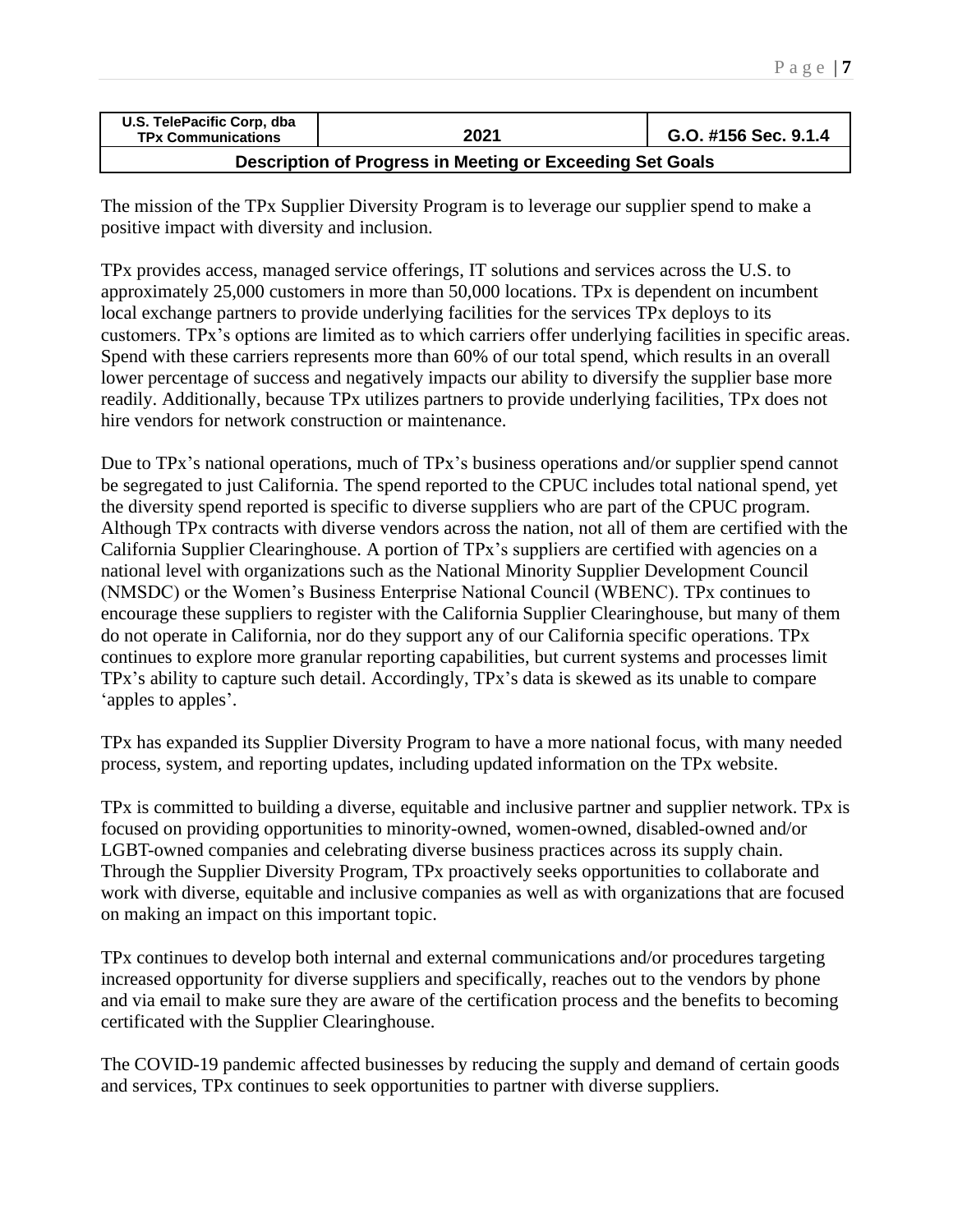Additionally, the counts of diverse vendors decreased in the last year as a couple of vendors were used for temporary projects that ended in 2020.

| U.S. TelePacific Corp, dba<br><b>TPx Communications</b>                       | G.O. #156 Sec. 9.1.4 |            |  |  |  |  |  |
|-------------------------------------------------------------------------------|----------------------|------------|--|--|--|--|--|
| <b>WMDVLGBTBE Results and Goals</b>                                           |                      |            |  |  |  |  |  |
| Category                                                                      | 2021 Results         | 2021 Goals |  |  |  |  |  |
| <b>Minority Men</b>                                                           | 0.15%                | 2.00%      |  |  |  |  |  |
| <b>Minority Women</b>                                                         | 0.00%                | 1.00%      |  |  |  |  |  |
| <b>Minority Business Enterprise</b><br>(MBE)                                  | 0.15%                | 3.00%      |  |  |  |  |  |
| <b>Women Business Enterprise</b><br>(WBE)                                     | 0.67%                | 3.00%      |  |  |  |  |  |
| Lesbian, Gay, Bisexual,<br><b>Transgender Business</b><br>Enterprise (LGBTBE) | 0.13%                | 0.00%      |  |  |  |  |  |
| <b>Disabled Veteran Business</b><br>(DVBE)                                    | 0.00%                | 0.25%      |  |  |  |  |  |
| TOTAL WMDVLGBTBE                                                              | 0.96%                | 6.25%      |  |  |  |  |  |

TPx continues to focus on reducing expenses and providing the best value to our customers while ensuring increased spend with diverse suppliers when possible.

## % - PERCENTAGE OF NET PROCUREMENT

| U.S. TelePacific Corp, dba<br><b>TPx Communications</b>                  | 2021 | G.O. #156 Sec. 9.1.5 |  |  |  |  |
|--------------------------------------------------------------------------|------|----------------------|--|--|--|--|
| Description of Prime Contractor Utilization of WMDVLGBTBE Subcontractors |      |                      |  |  |  |  |

TPx sends notices to all its suppliers seeking information on diverse subcontracting. TPx provides a notice regarding WMDVLGBTBE subcontracting with each purchase order, however, has none to report at this time.

| U.S. TelePacific Corp, dba<br><b>TPx Communications</b>     | 2021 | G.O. #156 Sec. 9.1.6 |  |  |  |  |  |
|-------------------------------------------------------------|------|----------------------|--|--|--|--|--|
| A List of WMDVLGBTBE Complaints Received and Current Status |      |                      |  |  |  |  |  |

TPx is not aware of any WMDVLGBTBE complaints.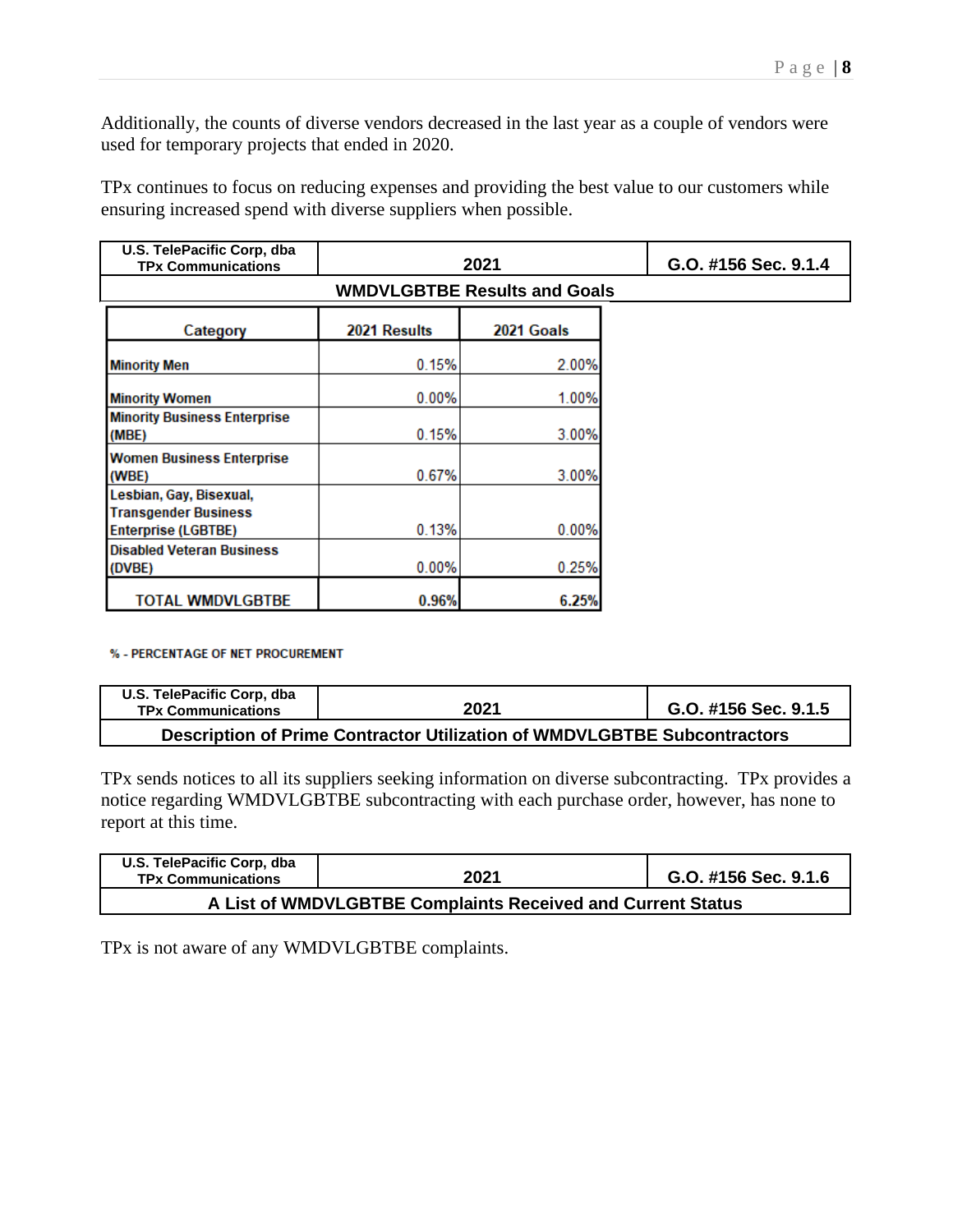| U.S. TelePacific Corp, dba<br><b>TPx Communications</b> | 2021       | G.O. #156 Sec. 9.1.7 |
|---------------------------------------------------------|------------|----------------------|
|                                                         | . <i>.</i> | .                    |

**Description of Efforts to Recruit WMDVLGBTBE Suppliers in Low Utilization Categories**

To identify diverse suppliers in areas of low utilization, TPx has searched for WMDVLGBTBEs within the low utilization categories to make contact and develop relationships that may lead to procurement opportunities. TPx has worked with WMDVLGBTBEs that are not certified with the Supplier Clearinghouse to complete the necessary documentation to become certified.

| U.S. TelePacific Corp, dba<br><b>TPx Communications</b> | 2021 | G.O. #156 Sec. 9.1.11 |  |  |  |  |  |
|---------------------------------------------------------|------|-----------------------|--|--|--|--|--|
|                                                         |      |                       |  |  |  |  |  |

**WMDVLGBTBE Fuel Procurement**

Not applicable.

| U.S. TelePacific Corp, dba | 2021 | G.O. #156 Sec. 10.1.1 |  |  |  |
|----------------------------|------|-----------------------|--|--|--|
| <b>TPx Communications</b>  |      |                       |  |  |  |
|                            |      |                       |  |  |  |

**WMDVLGBTBE Annual SHORT, MID, AND LONG-TERM Goals by Product and Service Category\***

|                 | Short-Term 2021                                           |                                                        |                                                                                           |                                                                        | Mid-Term 2023     |                                                           |                                                        |                                                                                        | Long-Term 2025                                                  |                   |                                                           |                                                 |                                                                                           |                                                                 |                   |
|-----------------|-----------------------------------------------------------|--------------------------------------------------------|-------------------------------------------------------------------------------------------|------------------------------------------------------------------------|-------------------|-----------------------------------------------------------|--------------------------------------------------------|----------------------------------------------------------------------------------------|-----------------------------------------------------------------|-------------------|-----------------------------------------------------------|-------------------------------------------------|-------------------------------------------------------------------------------------------|-----------------------------------------------------------------|-------------------|
| <b>Products</b> | Minority<br><b>Business</b><br><b>Enterprise</b><br>(MBE) | Women<br><b>Business</b><br><b>Enterprise</b><br>(VBE) | Lesbian,<br>Gay,<br>Bisexual,<br>Transgender<br><b>Business</b><br>Enterprise<br>(LGBTBE) | Disabled<br>Veterans<br><b>Business</b><br><b>Enterprise</b><br>(DVBE) | <b>VMDVLGBTBE</b> | Minority<br><b>Business</b><br><b>Enterprise</b><br>(MBE) | Vomen<br><b>Business</b><br><b>Enterprise</b><br>(VBE) | Lesbian, Gav.<br>Bisexual,<br>Transgender<br><b>Business</b><br>Enterprise<br>(LGBTBE) | Disabled<br>Veterans<br><b>Business</b><br>Enterprise<br>(DVBE) | <b>VMDVLGBTBE</b> | <b>Minority</b><br><b>Business</b><br>Enterprise<br>(MBE) | Women<br><b>Business</b><br>Enterprise<br>(VBE) | Lesbian,<br>Gay,<br>Bisexual.<br>Transgender<br><b>Business</b><br>Enterprise<br>(LGBTBE) | Disabled<br>Veterans<br><b>Business</b><br>Enterprise<br>(DVBE) | <b>WMDVLGBTBE</b> |
| <b>CAPEX</b>    | 1.50%                                                     | 1.50%                                                  | 0.05%                                                                                     | 0.10%                                                                  | 3.15%             | 0.75%                                                     | 0.75%                                                  | 0.25%                                                                                  | 0.05%                                                           | 1.80%             | 0.75%                                                     | 0.75%                                           | 0.25%                                                                                     | 0.05%                                                           | $1.80\times$      |
|                 | 0.00%                                                     | 0.00%                                                  | 0.00%                                                                                     | 0.00%                                                                  | 0.00%             | 0.00%                                                     | 0.00%                                                  | $0.00$ %                                                                               | 0.00%                                                           | 0.00%             | 0.00%                                                     | 0.00%                                           | 0.00%                                                                                     | 0.00%                                                           | 0.00%             |
|                 | 0.00%                                                     | 0.00%                                                  | 0.00%                                                                                     | 0.00%                                                                  | 0.00%             | 0.00%                                                     | 0.00%                                                  | 0.00%                                                                                  | 0.00%                                                           | 0.00%             | 0.00%                                                     | 0.00%                                           | 0.00%                                                                                     | 0.00%                                                           | 0.00%             |
|                 | 0.00%                                                     | 0.00%                                                  | 0.00%                                                                                     | 0.00%                                                                  | 0.00%             | 0.00%                                                     | 0.00%                                                  | 0.00%                                                                                  | 0.00%                                                           | 0.00%             | 0.00%                                                     | 0.00%                                           | 0.00%                                                                                     | 0.00%                                                           | 0.00%             |
|                 | 0.00%                                                     | 0.00%                                                  | 0.00%                                                                                     | 0.00%                                                                  | 0.00%             | 0.00%                                                     | 0.00%                                                  | 0.00%                                                                                  | 0.00%                                                           | 0.00%             | 0.00%                                                     | 0.00%                                           | 0.00%                                                                                     | 0.00%                                                           | 0.00%             |
|                 | 0.00%                                                     | 0.00%                                                  | 0.00%                                                                                     | 0.00%                                                                  | 0.00%             | 0.00%                                                     | 0.00%                                                  | 0.00%                                                                                  | 0.00%                                                           | 0.00%             | 0.00%                                                     | 0.00%                                           | 0.00%                                                                                     | 0.00%                                                           | 0.00%             |
|                 | 0.00%                                                     | 0.00%                                                  | 0.00%                                                                                     | 0.00%                                                                  | 0.00%             | 0.00%                                                     | 0.00%                                                  | $0.00$ %                                                                               | 0.00%                                                           | 0.00%             | 0.00%                                                     | 0.00%                                           | 0.00%                                                                                     | 0.00%                                                           | 0.00%             |
|                 | 0.00%                                                     | 0.00%                                                  | 0.00%                                                                                     | 0.00%                                                                  | 0.00%             | 0.00%                                                     | 0.00%                                                  | $0.00$ %                                                                               | 0.00%                                                           | 0.00%             | 0.00%                                                     | 0.00%                                           | 0.00%                                                                                     | 0.00%                                                           | 0.00%             |
|                 | 0.00%                                                     | 0.00%                                                  | 0.00%                                                                                     | 0.00%                                                                  | 0.00%             | 0.00%                                                     | 0.00%                                                  | 0.00%                                                                                  | 0.00%                                                           | 0.00%             | 0.00%                                                     | 0.00%                                           | 0.00%                                                                                     | 0.00%                                                           | 0.00%             |
|                 | 0.00%                                                     | 0.00%                                                  | 0.00%                                                                                     | 0.00%                                                                  | 0.00%             | 0.00%                                                     | 0.00%                                                  | 0.00%                                                                                  | 0.00%                                                           | 0.00%             | 0.00%                                                     | 0.00%                                           | 0.00%                                                                                     | 0.00%                                                           | 0.00%             |
| Subtotal        | 150<                                                      | 1.50%                                                  | 0.05%                                                                                     | 0.10%                                                                  | 3.15%             | 0.75%                                                     | 0.75%                                                  | 0.25%                                                                                  | 0.05%                                                           | $1.80\times$      | 0.75%                                                     | 0.75%                                           | 0.25%                                                                                     | 0.05%                                                           | $1.80\times$      |

| <b>Services</b>                                                                           | Minority<br><b>Business</b><br><b>Enterprise</b><br>(MBE) | Women<br><b>Business</b><br>Enterprise<br>(VBE) | Lesbian,<br>Gay,<br>Bisexual,<br>Transgender<br><b>Business</b><br><b>Enterprise</b><br>(LGBTBE) | Disabled<br>Veterans<br><b>Business</b><br><b>Enterprise</b><br>(DVBE) | <b>WMDVLGBTBE</b>                | Minority<br><b>Business</b><br>Enterprise<br>(MBE) | Women<br><b>Business</b><br><b>Enterprise</b><br>(VBE) | Lesbian, Gay,<br>Bisexual,<br>Transgender<br><b>Business</b><br>Enterprise<br>(LGBTBE) | Disabled<br>Veterans<br><b>Business</b><br>Enterprise<br>(DVBE) | <b><i>VMDVLGBTBE</i></b>         | <b>Minority</b><br><b>Business</b><br><b>Enterprise</b><br>(MBE)     | Women<br><b>Business</b><br><b>Enterprise</b><br>(VBE)               | Lesbian,<br>Gay,<br>Bisexual,<br>Transgender<br><b>Business</b><br>Enterprise<br>(LGBTBE) | Disabled<br>Veterans<br><b>Business</b><br>Enterprise<br>(DVBE)      | <b>WMDVLGBTBE</b>                                                    |
|-------------------------------------------------------------------------------------------|-----------------------------------------------------------|-------------------------------------------------|--------------------------------------------------------------------------------------------------|------------------------------------------------------------------------|----------------------------------|----------------------------------------------------|--------------------------------------------------------|----------------------------------------------------------------------------------------|-----------------------------------------------------------------|----------------------------------|----------------------------------------------------------------------|----------------------------------------------------------------------|-------------------------------------------------------------------------------------------|----------------------------------------------------------------------|----------------------------------------------------------------------|
| Professional                                                                              | 0.25%                                                     | 0.25%                                           | 0.00%                                                                                            | 0.00%                                                                  | 0.50%                            | 0.12%                                              | 0.12%                                                  | 0.00%                                                                                  | 0.00%                                                           | 0.25%                            | 0.127                                                                | 0.12%                                                                | 0.00%                                                                                     | 0.00%                                                                | 0.25%                                                                |
| Maintenance<br><b>&amp; Facilities</b><br>Technolgy<br><b>Administrative</b><br>Marketing | 0.25%<br>0.25%<br>0.50%<br>0.257                          | 0.25%<br>0.25%<br>0.50%<br>0.25%                | 0.00%<br>0.00%<br>0.00%<br>0.00%                                                                 | 0.05%<br>0.00%<br>0.05%<br>0.05%                                       | 0.55%<br>0.50%<br>1.05%<br>0.55% | 0.12%<br>0.12%<br>0.25%<br>0.12%                   | 0.12%<br>0.12%<br>0.25%<br>0.12%                       | 0.00%<br>0.007<br>0.00%<br>0.00%                                                       | 0.03%<br>0.00%<br>0.03%<br>0.03%                                | 0.27/<br>0.24%<br>0.53/<br>0.27/ | 0.12%<br>0.12%<br>0.257<br>0.127<br>0.00%<br>0.00%<br>0.00%<br>0.00% | 0.12%<br>0.12%<br>0.25%<br>0.12%<br>0.00%<br>0.00%<br>0.00%<br>0.00% | 0.00%<br>0.00%<br>0.00%<br>0.00%<br>0.00%<br>0.00%<br>0.00%<br>0.00%                      | 0.03/<br>0.00%<br>0.03%<br>0.03%<br>0.00%<br>0.00%<br>0.00%<br>0.00% | 0.27%<br>0.24%<br>0.53%<br>0.27%<br>0.00%<br>0.00%<br>0.00%<br>0.00% |
| Subtotal                                                                                  | $150\times$                                               | 150%                                            | 0.00%                                                                                            | 0.15%                                                                  | 3.15%                            | 0.73%                                              | 0.73%                                                  | 0.00%                                                                                  | 0.08%                                                           | 1.56%                            | 0.00%<br>0.73%                                                       | $0.00$ %<br>0.732                                                    | 0.00%<br>0.00%                                                                            | 0.00%<br>0.08%                                                       | 0.00%<br>$156 \times$                                                |
|                                                                                           |                                                           |                                                 |                                                                                                  |                                                                        |                                  |                                                    |                                                        |                                                                                        |                                                                 |                                  |                                                                      |                                                                      |                                                                                           |                                                                      |                                                                      |
| TOTAL                                                                                     | 3.00%                                                     | 3.00%                                           | 0.05%                                                                                            | 0.25%                                                                  | 6.30%                            | 148%                                               | 1.48%                                                  | $0.25$ %                                                                               | 0.13%                                                           | 3.36%                            | 1.48%                                                                | $1.48\times$                                                         | 0.25%                                                                                     | $0.13\times$                                                         | 3.36%                                                                |

While economic factors and influences outside the company's control affect overall purchasing decisions, TPx will seek opportunities to improve upon stated goals and the resulting accomplishments year over year.

**\*The stated goals are not legally enforceable requirements or quotas of any kind and failure to meet or exceed them, or any other portion of this plan, is not subject to any penalty.**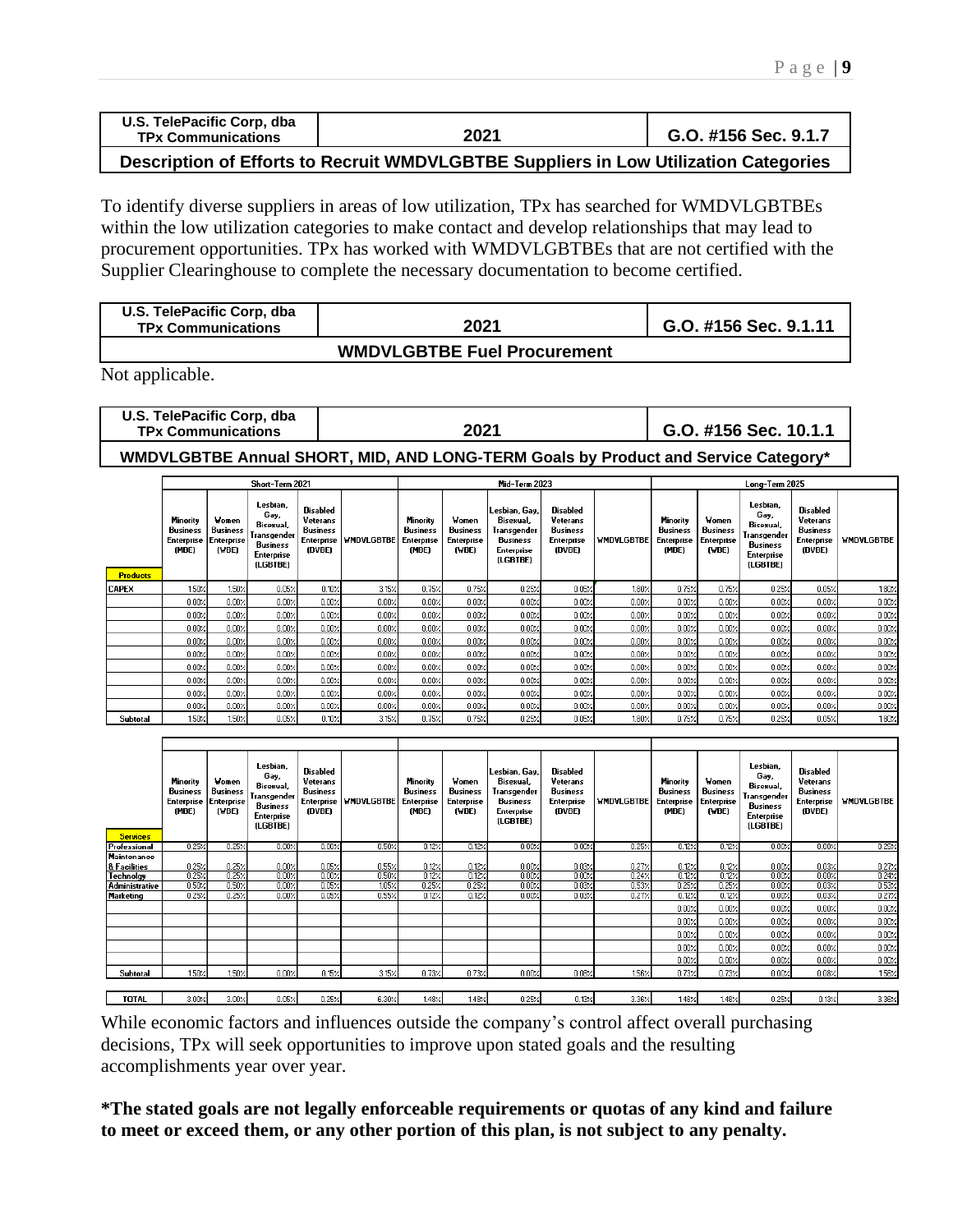| U.S. TelePacific Corp, dba<br><b>TPx Communications</b> | 2021 | G.O. #156 Sec. 10.1.2 |
|---------------------------------------------------------|------|-----------------------|
|                                                         |      |                       |

**Description of WMDVLGBTBE Planned Program Activities for the Next Calendar Year**

TPx continues to ensure employees' awareness of WMDVLGBTBEs opportunities and methods to identify new WMDVLGBTBE suppliers through training and improved resources. TPx is focused on expanding its successes, improving any weaknesses, and making sure that those individuals who are in a position to make purchasing decisions understand and follow through on TPx's commitment to supplier diversity.

TPx continues to establish partnerships with local Small Business Administrations and Ethnic Chambers to identify additional opportunities for expanding its local spending and community participation in local events, as applicable. TPx will participate in small business expos conducted by the CPUC as well as the Annual GO 156 Supplier Diversity En Banc.

TPx's Procurement team has and continues to meet with TPx corporate directors and managers with purchasing responsibility to describe the high-level requirements of GO 156 and engages the team for ideas and recommendations for increasing TPx's supply of diverse vendors.

TPx endeavors to hold meetings with internal organizations responsible for Supplier Diversity and those employees making purchasing decisions. Discussions will include best practices and action plans.

| U.S. TelePacific Corp. dba<br><b>TPx Communications</b>            | 2021 | G.O. #156 Sec. 10.1.3 |  |  |  |  |
|--------------------------------------------------------------------|------|-----------------------|--|--|--|--|
| Plans for Recruiting WMDVLGBTBE Suppliers in Low Utilization Areas |      |                       |  |  |  |  |

TPx continues to encourage potential uncertified WMDVLGBTBEs to apply for and maintain certification with the Clearinghouse by providing a notice regarding WMDVLGBTBE to go out with each Purchase Order. TPx plans to work with other utilities to share ideas on how to identify and lobby new WMDVLGBTBE vendors in low utilization areas.